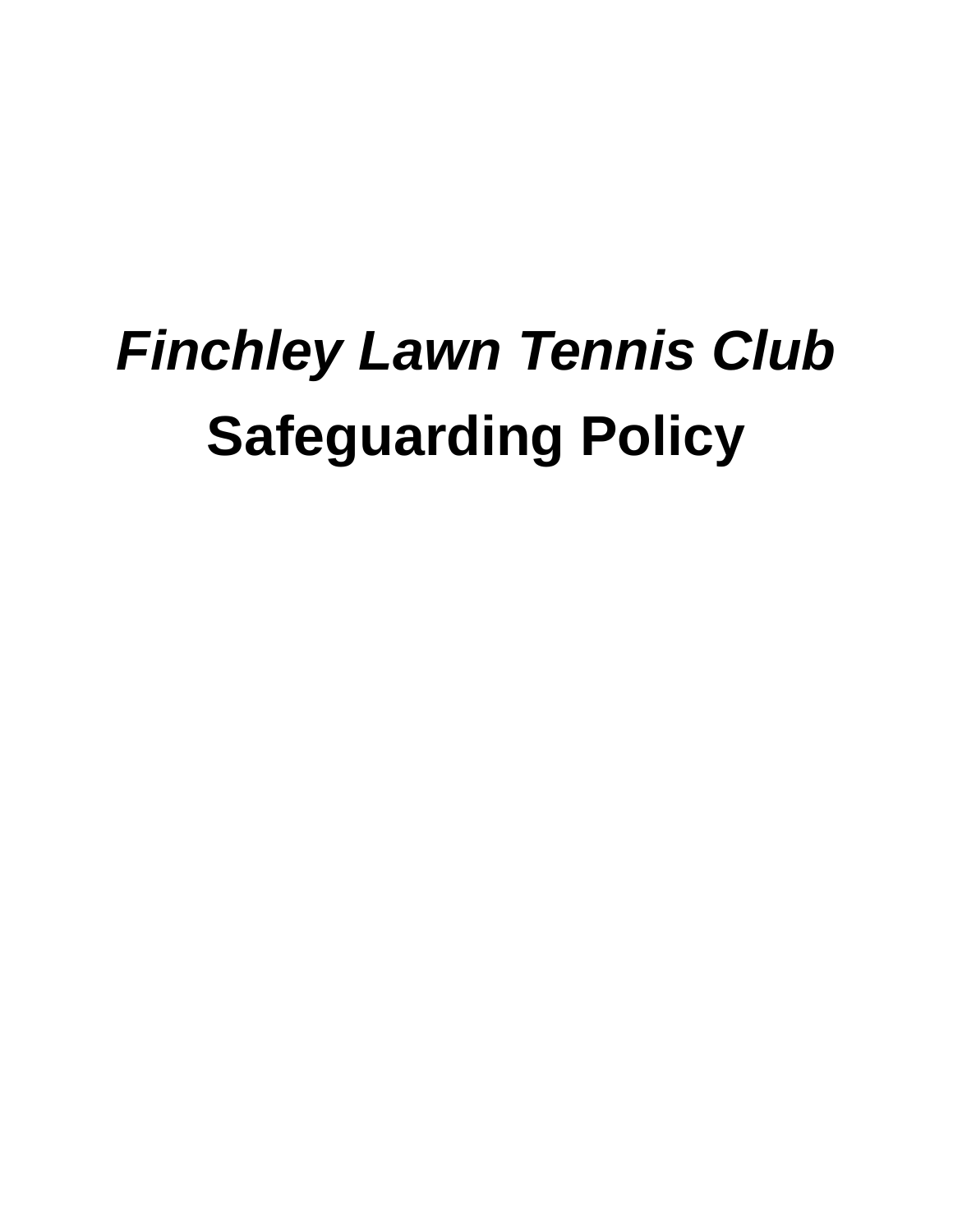# **Reporting a Safeguarding Concern within the Tennis Environment**



#### **\*SPC – Safeguarding and Protection Committee \*LRC – Licensing and Registration Committee**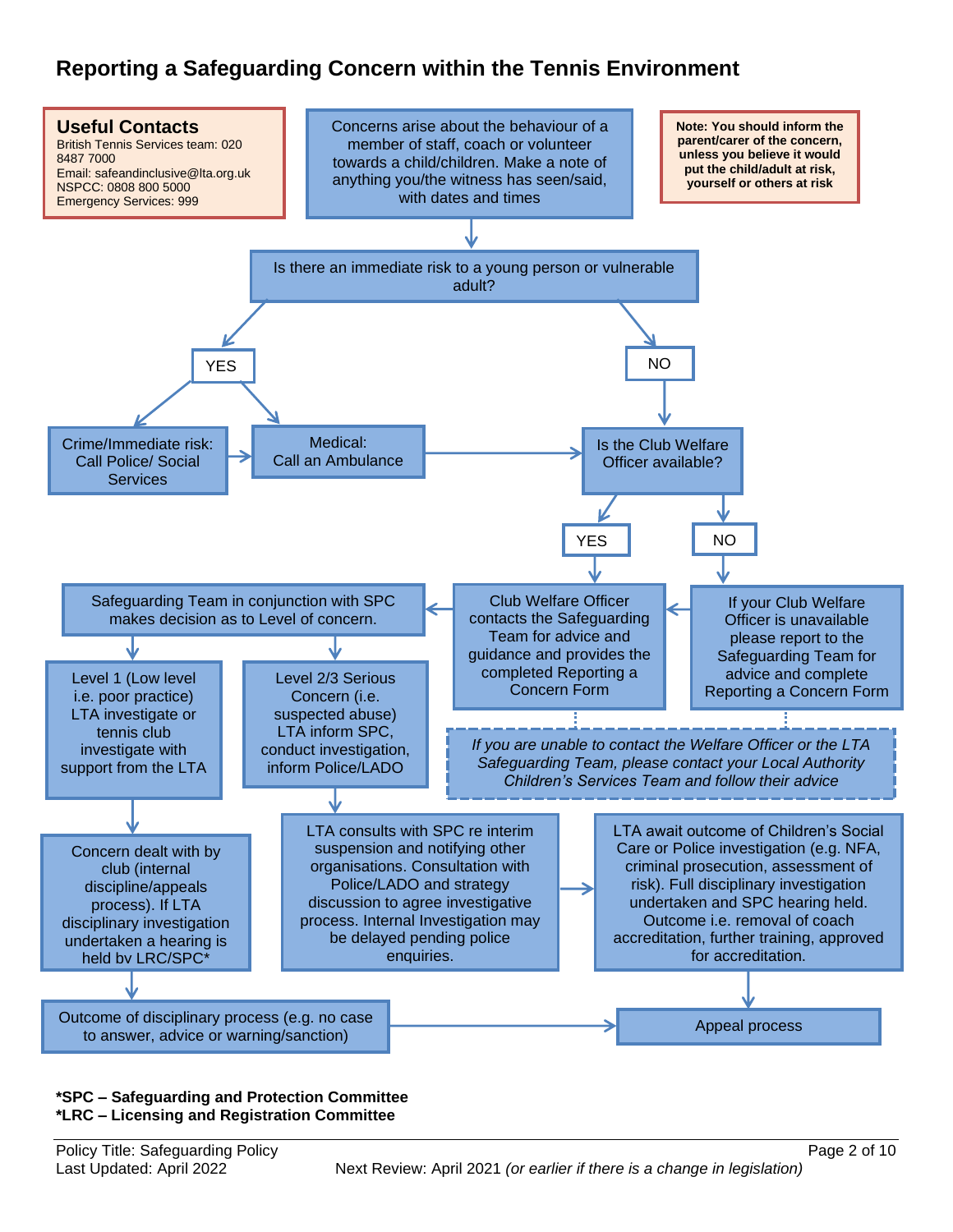# **Safeguarding Policy**

#### **1. Policy statement**

Finchley Lawn Tennis Club is committed to prioritising the well-being of all children and adults at risk, promoting safeguarding in our club at all times, including all programmes and events we run. This Policy strives to minimise risk, deliver a positive tennis experience for everyone and respond appropriately to all safeguarding concerns/disclosures.

#### **2. Use of terminology**

**Child:** a person under the age of eighteen years.

Note that some legislation in Scotland defines a child as a person under sixteen years old. However, where there is any safeguarding concern, anyone under the age of 18 is regarded as a child unless advised otherwise by the LTA Safeguarding Team.

**Adult at risk of abuse or neglect:** a person aged eighteen years or over who is, or may be, in need of community care services by reason of disability, age or illness; and is, or may be, unable to take care of, or unable to protect him or herself against abuse or neglect.

**Safeguarding children:** protecting children from abuse and neglect, preventing the impairment of children's health or development, ensuring that they grow up in circumstances consistent with the provision of safe and effective care, and taking action to enable all children to have the best life chances.

**Safeguarding adults at risk:** protecting adults from abuse and/or neglect. Enabling adults to maintain control over their lives and make informed choices without coercion. Empowering adults at risk, consulting them before taking action, unless someone lacks the capacity to make a decision, or their mental health poses a risk to their own or someone else's safety, in which case, always acting in his or her best interests.

*(See appendix A for full glossary of terms)*.

#### **3. Scope**

This Policy is applicable to all Volunteers, Committee members, Coaches and Club members. It is in line with national legislation and applicable across the UK.

Advice, guidance and support is available from the LTA Safeguarding Team.

#### **4. Responsibility for the implementation of the Safeguarding Policy, Code of Conduct and Reporting Procedure**

#### **SAFEGUARDING IS EVERYONE'S RESPONSIBILITY: NOT RESPONDING TO A SAFEGUARDING CONCERN IS NOT AN OPTION.**

- Our club's committee has overall accountability for this Policy and its implementation
- Our club Welfare Officer Sara Silverman is responsible for updating this Policy in line with legislative and club developments
- All individuals involved in/present at the club are required to adhere to the Policy and Code of Conduct
- The LTA Safeguarding Team and Tennis Scotland, Tennis Wales and Tennis Foundation Safeguarding Leads can offer support to help clubs proactively safeguard.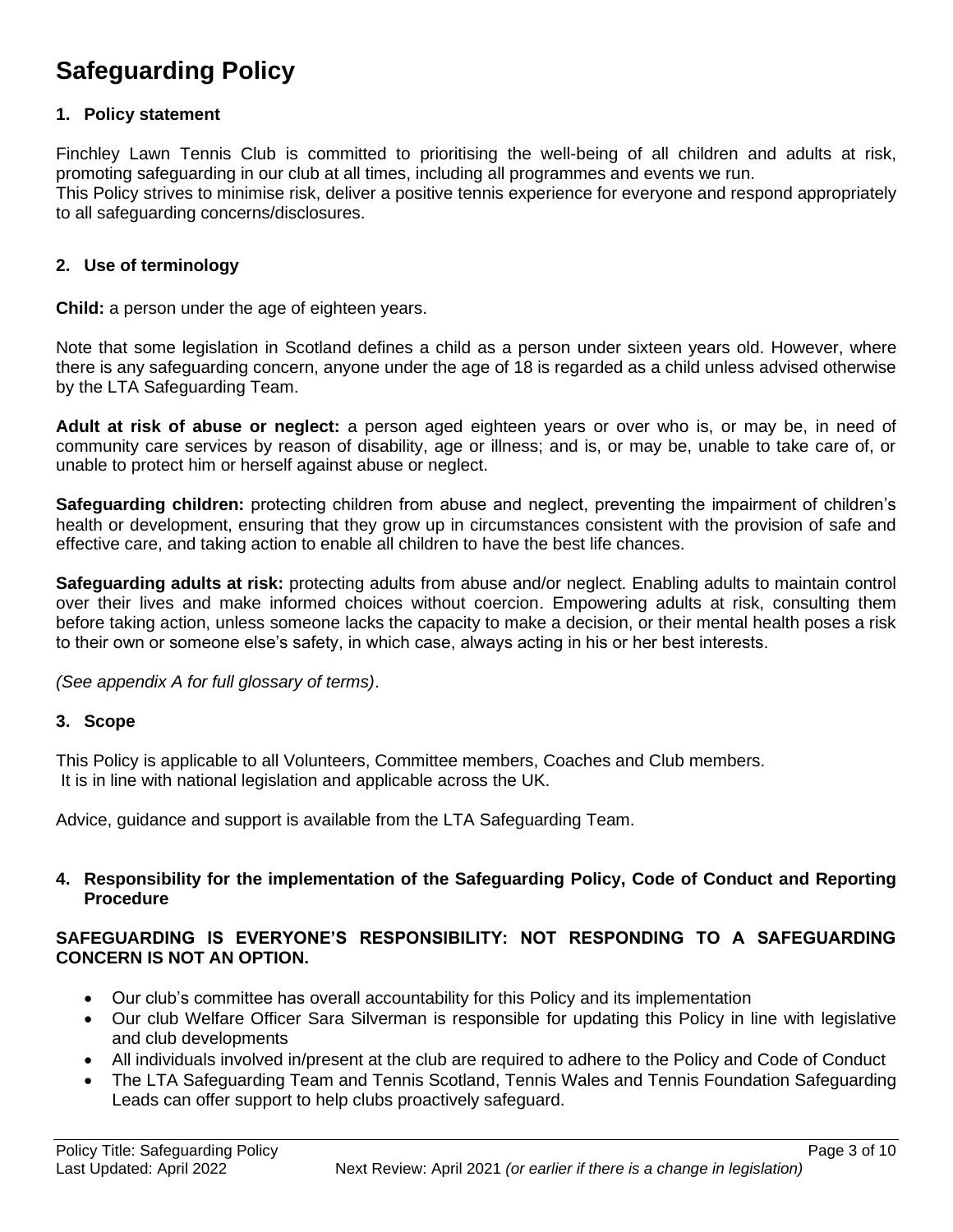#### **Where there is a safeguarding concern/disclosure:**

- The individual who is told about, hears, or is made aware of the concern/disclosure is responsible for following the Reporting a Safeguarding Concern Procedure. Unless someone is in immediate danger, they should inform their club Welfare Officer, LTA Safeguarding Team or National Safeguarding Lead.
- The club Welfare Officer and Safeguarding Leads are responsible for reporting safeguarding concerns to the LTA Safe Safeguarding Team.
- The LTA Safeguarding Team is responsible for assessing all safeguarding concern/disclosures that are reported to them and working with the club Welfare Officer and national Safeguarding Leads to follow up as appropriate on a case-by-case basis, prioritising the well-being of the child/ adult at risk at all times. Dependent on the concern/disclosure, a referral may be made to:
	- o The police in an emergency (999);
	- o Finchley LTC Welfare Officer Sara Silverman 07779 104264
	- o London Borough of Barnet Multi Agency Safeguarding Hub (MASH) - 020 8359 4066 – mash@barnet.gov.uk. Local Authority Designated Officer (LADO) 020 8359 4066
	- o LTA Designated Officer (England only) for concerns/disclosures about a member of staff, consultant, coach, official or volunteer *020 8487 7000*
	- o Disclosure and Barring Service for concerns/disclosures about a member of staff, consultant, coach, official or volunteer 030000 200 190

#### **5. Breaches of the Safeguarding Policy, Code of Conduct and Reporting Procedure**

Breaches of this Policy and/or failure to comply with the outlined responsibilities may result in the following:

- Disciplinary action leading to possible exclusion from the club, dismissal and legal action
- Termination of current and future roles within the club and roles in other clubs, the LTA, Tennis Wales, Tennis Scotland and the Tennis Foundation*.*

Actions taken by players, parents or carers, staff, consultants, volunteers, officials, coaches inside or outside of the club that are seen to contradict this Policy may be considered a violation of this Policy.

Where an appeal is lodged in response to a safeguarding decision made by the club, the individual should adhere to the club's appeal procedure.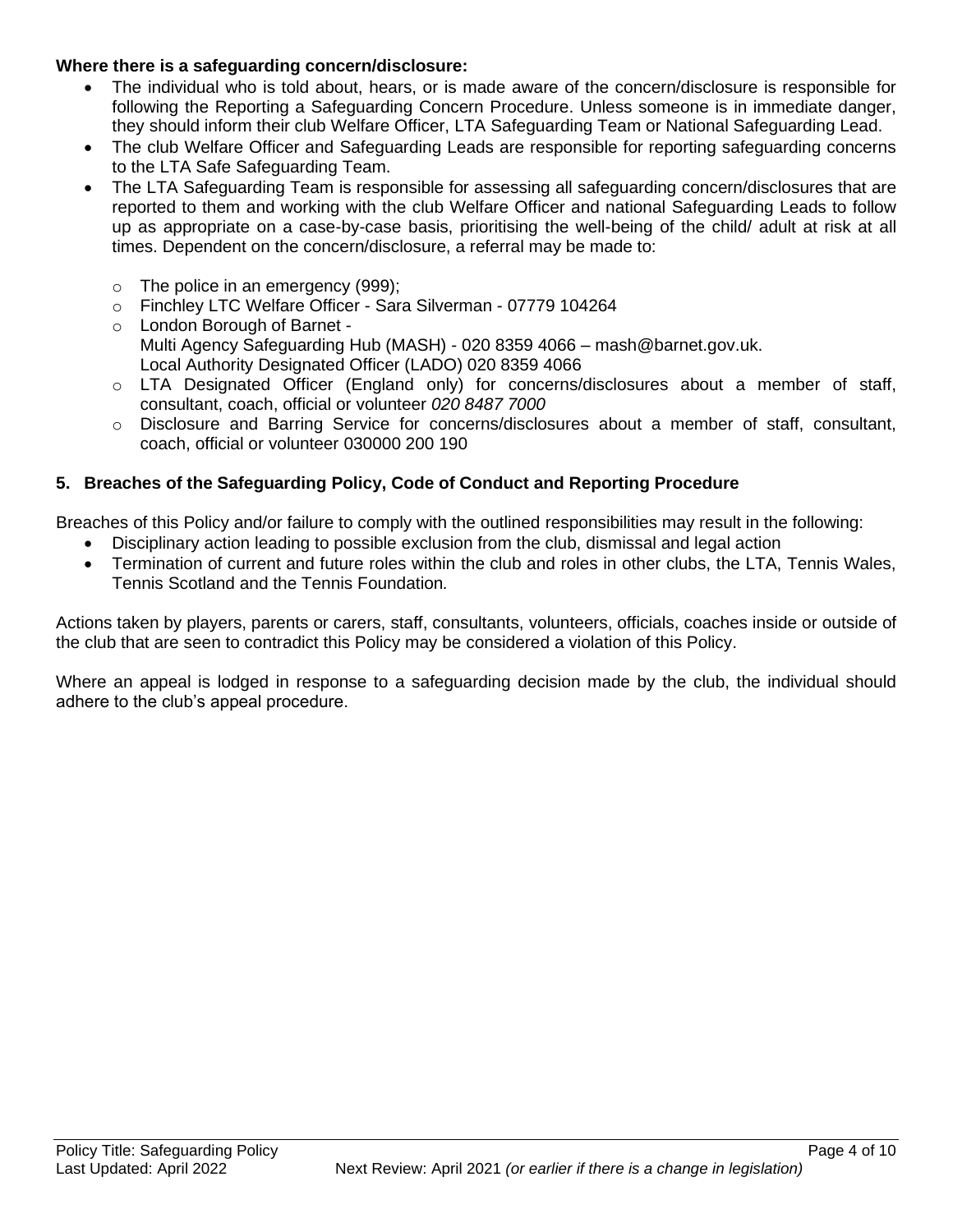# **Codes of Conduct**

#### **All members of staff and volunteers agree to:**

- Prioritise the well-being of all children and adults at risk at all times
- Treat all children and adults at risk fairly and with respect
- Be a positive role model. Act with integrity, even when no one is looking
- Help to create a safe and inclusive environment both on and off court
- Not allow any rough or dangerous behaviour, bullying or the use of bad or inappropriate language
- Report all allegations of abuse or poor practice to the club Welfare Officer
- Not use any sanctions that humiliate or harm a child or adult at risk
- Value and celebrate diversity and make all reasonable efforts to meet individual needs
- Keep clear boundaries between professional and personal life, including on social media
- Have the relevant consent from parents/carers, children and adults before taking or using photos and videos
- Refrain from making physical contact with children or adults unless it is necessary as part of an emergency or congratulatory (e.g. handshake / high five)
- Refrain from smoking and consuming alcohol during club activities or coaching sessions
- Ensure roles and responsibilities are clearly outlined and everyone has the required information and training
- Avoid being alone with a child or adult at risk unless there are exceptional circumstances
- Refrain from transporting children or adults at risk, unless this is required as part of a club activity (e.g. away match) and there is another adult in the vehicle
- Not abuse, neglect, harm or discriminate against anyone; or act in a way that may be interpreted as such
- Not have a relationship with anyone under 18 for whom they are coaching or responsible for
- Not to have a relationship with anyone over 18 whilst continuing to coach or be responsible for them

#### **All children agree to:**

- Be friendly, supportive and welcoming to other children and adults
- Play fairly and honestly
- Respect club staff, volunteers and Officials and accept their decisions
- Behave, respect and listen to your coach
- Take care of your equipment and club property
- Respect the rights, dignity and worth of all participants regardless of age, gender, ability, race, culture, religion or sexual identity
- Not use bad, inappropriate or racist language, including on social media
- Not bully, intimidate or harass anyone, including on social media
- Not smoke, drink alcohol or drugs of any kind on club premises or whilst representing the club at competitions or events
- Talk to the club Welfare Officer about any concerns or worries they have about themselves or others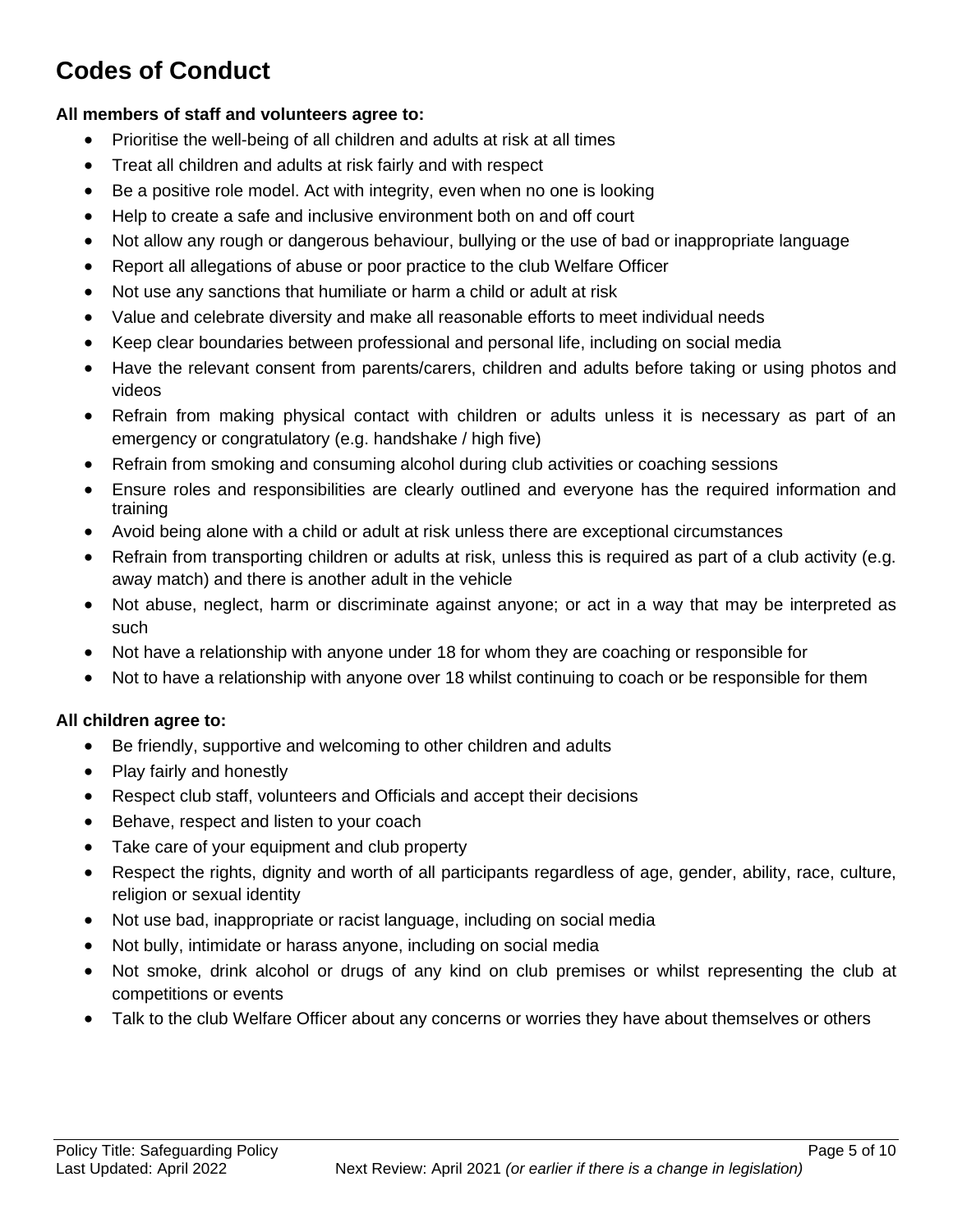#### **All adults agree to:**

- Positively reinforce your child and show an interest in their tennis
- Use appropriate language at all times
- Be realistic and supportive
- Never ridicule or admonish a child for making a mistake or losing a match
- Treat all children, adults, volunteers, coaches, officials and members of staff with respect
- Behave responsibly at the venue; do not embarrass your child
- Accept the official's decisions and do not go on court or interfere with matches
- Encourage your child to play by the rules, and teach them that they can only do their best
- Deliver and collect your child punctually from the venue
- Ensure your child has appropriate clothing for the weather conditions
- Ensure that your child understands their code of conduct
- Adhere to your venue's safeguarding policy, diversity and inclusion policy, rules and regulations
- Provide emergency contact details and any relevant information about your child including medical history

This Policy is reviewed every two years (or earlier if there is a change in national legislation).

This Policy is recommended for approval by:

Club Committee Chair Vittorio Alfano: Date: April 2022

Club Welfare Officer Sara Silverman: Date: April 2022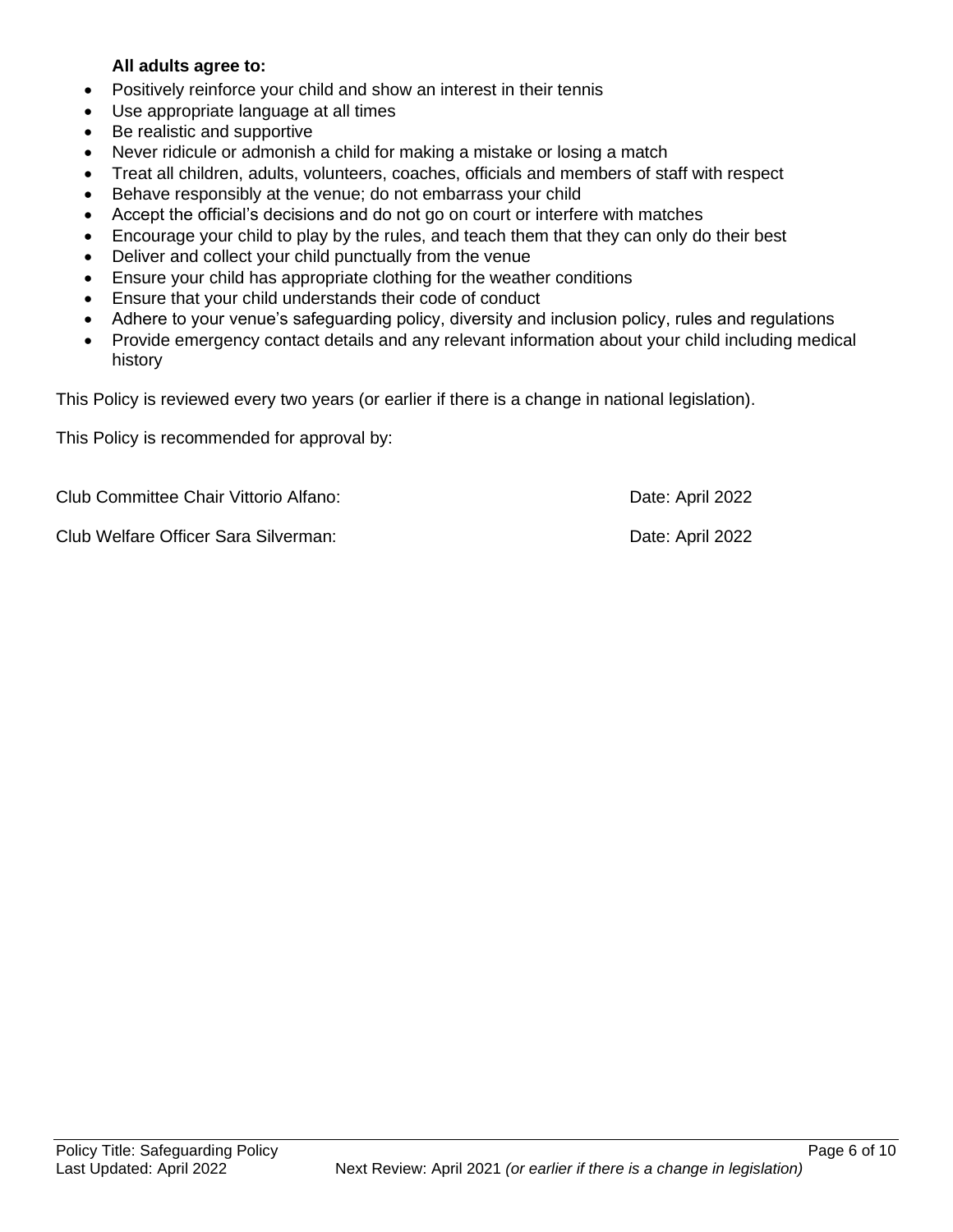# **Appendix A: Glossary of Terms**

**Safeguarding:** protecting **children** from abuse and neglect, preventing the impairment of children's health or development, ensuring that children are growing up in circumstances consistent with the provision of safe and effective care, and taking action to enable all children to have the best life chances. Enabling **adults at risk** to achieve the outcomes that matter to them in their life; protecting their right to live in safety, free from abuse and neglect. Empowering and supporting them to make choices, stay safe and raise any concerns. Beginning with the assumption that an individual is best-placed to make decisions about their own wellbeing, taking proportional action on their behalf only if someone lacks the capacity to make a decision, they are exposed to a life-threatening risk, someone else may be at risk of harm, or a criminal offence has been committed or is likely to be committed.

#### **Abuse and neglect**

**Physical abuse:** A form of abuse which may involve hitting, shaking, throwing, poisoning, burning or scalding, drowning, suffocating or otherwise causing physical harm to a child or adult at risk. Physical harm may also be caused when a parent or carer fabricates the symptoms of, or deliberately induces illness

**Sexual abuse:** Involves forcing or enticing a child or young person to take part in abuse sexual activities, not necessarily involving a high level of violence, whether or not the child is aware of what is happening. The activities may involve physical contact, including assault by penetration (for example, rape or oral sex) or nonpenetrative acts such as masturbation, kissing, rubbing and touching outside of clothing. They may also include non-contact activities, such as involving children in looking at, or in the production of, sexual images, watching sexual activities, encouraging children to behave in sexually inappropriate ways, or grooming a child in preparation for abuse (including via the internet). Sexual abuse is not solely perpetrated by adult males. Women can also commit acts of sexual abuse, as can other children

**Emotional abuse:** The persistent emotional maltreatment of a child or adult at risk such as to cause severe and persistent adverse effects on their emotional development. It may involve conveying to a child/ adult at risk that they are worthless or unloved, inadequate, or valued only insofar as they meet the needs of another person; not giving them opportunities to express their views; deliberately silencing them or 'making fun' of what they say or how they communicate. It may feature age or developmentally inappropriate expectations being imposed, including interactions that are beyond a child or adult at risk's developmental capability, as well as overprotection and limitation of exploration and learning, or preventing them participating in normal social interaction. It may involve seeing or hearing the ill-treatment of another. It may involve serious bullying (including cyber bullying), causing a child or adult at risk to feel frightened or in danger, or the exploitation or corruption of children. Some level of emotional abuse is involved in all types of maltreatment of a child, though it may occur alone.

**Neglect:** The persistent failure to meet a child/ adult at risk's basic physical and/or psychological needs, likely to result in the serious impairment of their health or development. It may involve a parent or carer failing to:

- $\circ$  provide adequate food, clothing and shelter (including exclusion from home or abandonment);
- o protect a child/ adult at risk from physical and emotional harm or danger;
- $\circ$  ensure adequate supervision (including the use of inadequate care-givers); or
- o ensure access to appropriate medical care or treatment.

It may also include neglect of, or unresponsiveness to, a child's or adult at risk's basic emotional needs. Neglect may occur during pregnancy as a result of maternal substance abuse.

#### **Additional examples of abuse and neglect of adults at risk**

**Financial abuse**: having money or property stolen; being defrauded; being put under pressure in relation to money or other property; and having money or other property misused.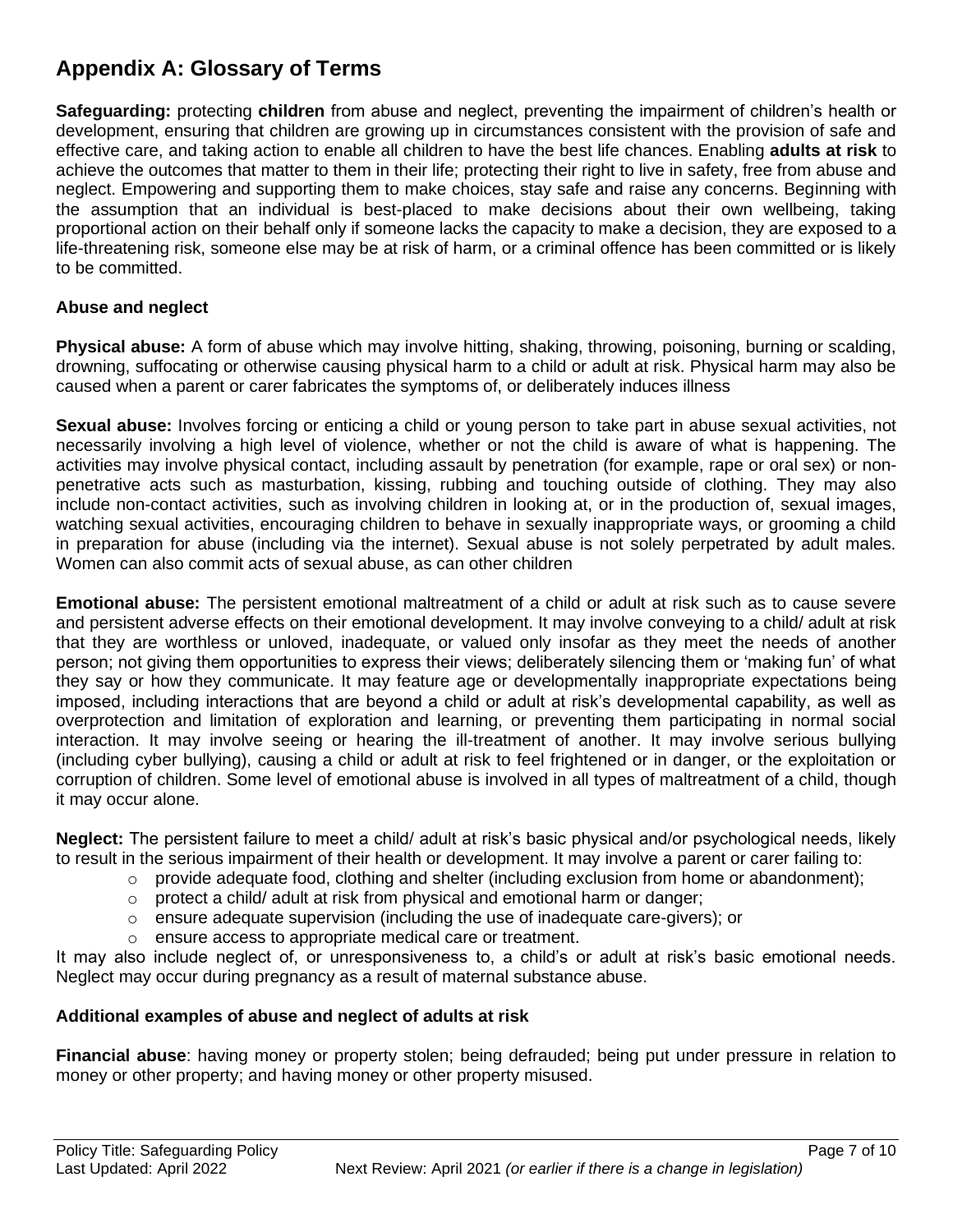**Discriminatory abuse**: treating someone in a less favourable way and causing them harm, because of their age, gender, sexuality, gender identity, disability, socio-economic status, ethnic origin, religion and any other visible or non-visible difference.

**Domestic abuse**: includes physical, sexual, psychological or financial abuse by someone who is, or has been a partner or family member. Includes forced marriage, female genital mutilation and honour-based violence (an act of violence based on the belief that the person has brought shame on their family or culture). Domestic abuse does not necessarily involve physical contact or violence.

**Psychological abuse:** including emotional abuse, threats of harm or abandonment, deprivation of contact, humiliation, blaming, controlling, intimidation, coercion, harassment, verbal abuse, isolation or withdrawal from services or supportive networks.

**Organisational abuse**: where the needs of an individual are not met by an organisation due to a culture of poor practice or abusive behaviour within the organisation.

**Self-neglect:** behaviour which threatens an adult's personal health or safety (but not that of others). Includes an adult's decision to not provide themselves with adequate food, clothing, shelter, personal hygiene, or medication (when indicated), or take appropriate safety precautions

**Modern slavery**: encompasses slavery, human trafficking, criminal and sexual exploitation, forced labour and domestic servitude. Traffickers and slave masters use whatever means they have at their disposal to coerce, deceive and force individuals into a life of abuse, servitude and inhumane treatment.

- A person who is being abused may experience more than one type of abuse
- Harassment, and bullying are also abusive and can be harmful
- Female Genital Mutilation (FGM) is now recognised as a form of physical, sexual and emotional abuse that is practised across the UK
- Child Sexual Exploitation is recognised as a form of sexual abuse in which children are sexually exploited for money, power or status
- Child trafficking is recognised as child abuse where children are often subject to multiple forms of exploitation. Children are recruited, moved or transported to, or within the UK, then exploited, forced to work or sold
- People from all cultures are subject to abuse. It cannot be condoned for religious or cultural reasons
- Abuse can have immediate and long-term impacts on someone's well-being, including anxiety, depression, substance misuse, eating disorders and self-destructive Conducts, offending and antisocial Conduct
- Those committing abuse are most often adults, both male and female. However, child-to-child abuse also takes place.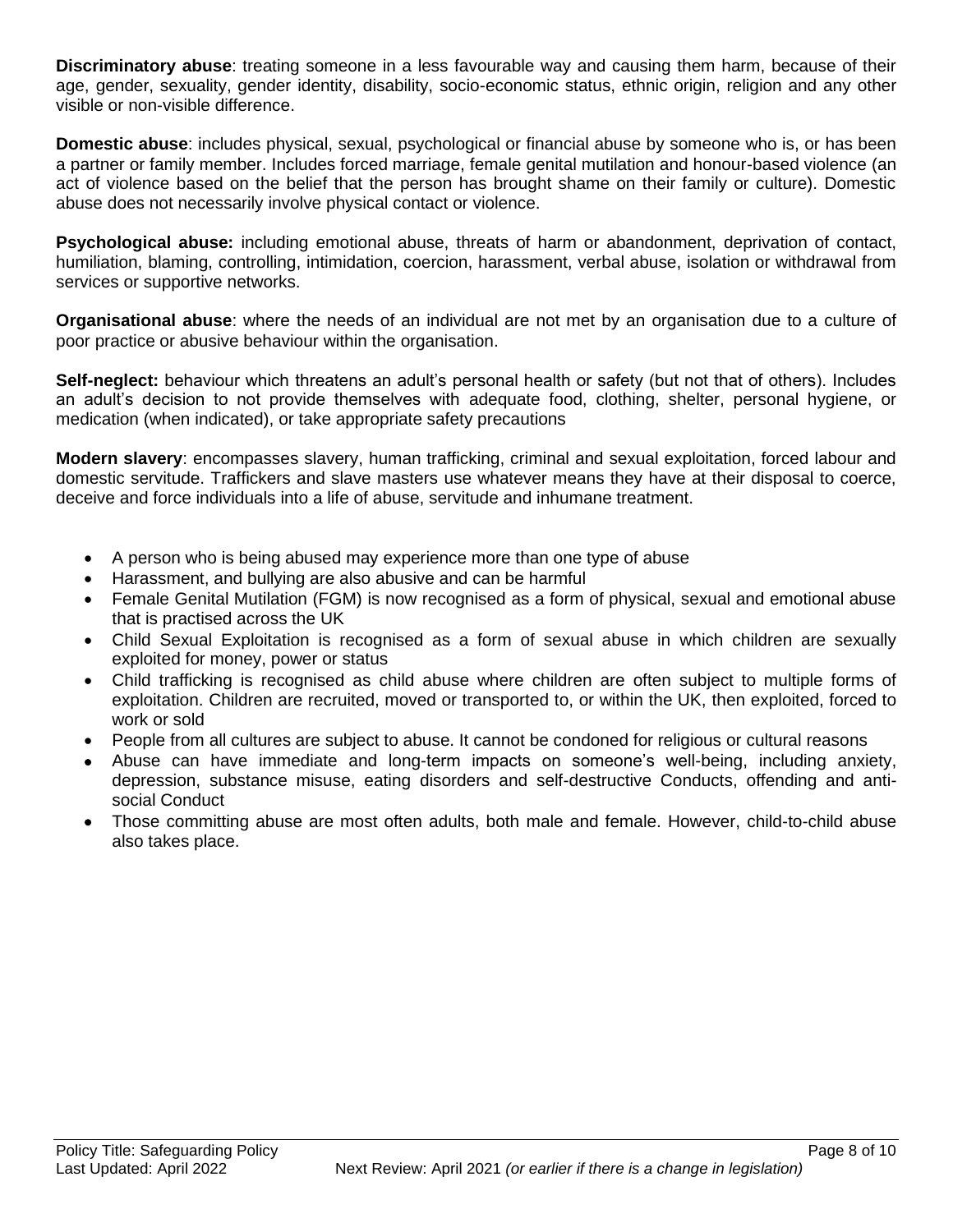### **Appendix B: What to do if a disclosure from a child or adult at risk is made to you:**

- 1. **Listen** carefully and calmly to the individual
- 2. **Reassure** the individual that they have done the right thing and what they have told you is very important
- 3. **Avoid questioning** where possible, and never ask leading questions
- 4. **Do not promise secrecy**. Let the individual know that you will need to speak to the Welfare Officer/LTA Safeguarding Team because it is in their best interest. If you intend to speak to the police or social care, you should let them know this too.
- 5. **Report the concern.** In an emergency, call the police (999), otherwise talk to the Welfare Officer/LTA Safeguarding Team as soon as possible. Do not let doubt/personal bias prevent you from reporting the allegation
- 6. **Record** details of the disclosure and allegation using the LTA Reporting a Concern Form*.* Make certain you distinguish between what the person has actually said and the inferences you may have made. Your report should be sent to the LTA Safeguarding Team within 48 hours of the incident. *If you do not have access to this document, write down the details using what you have available then sign and date it.*